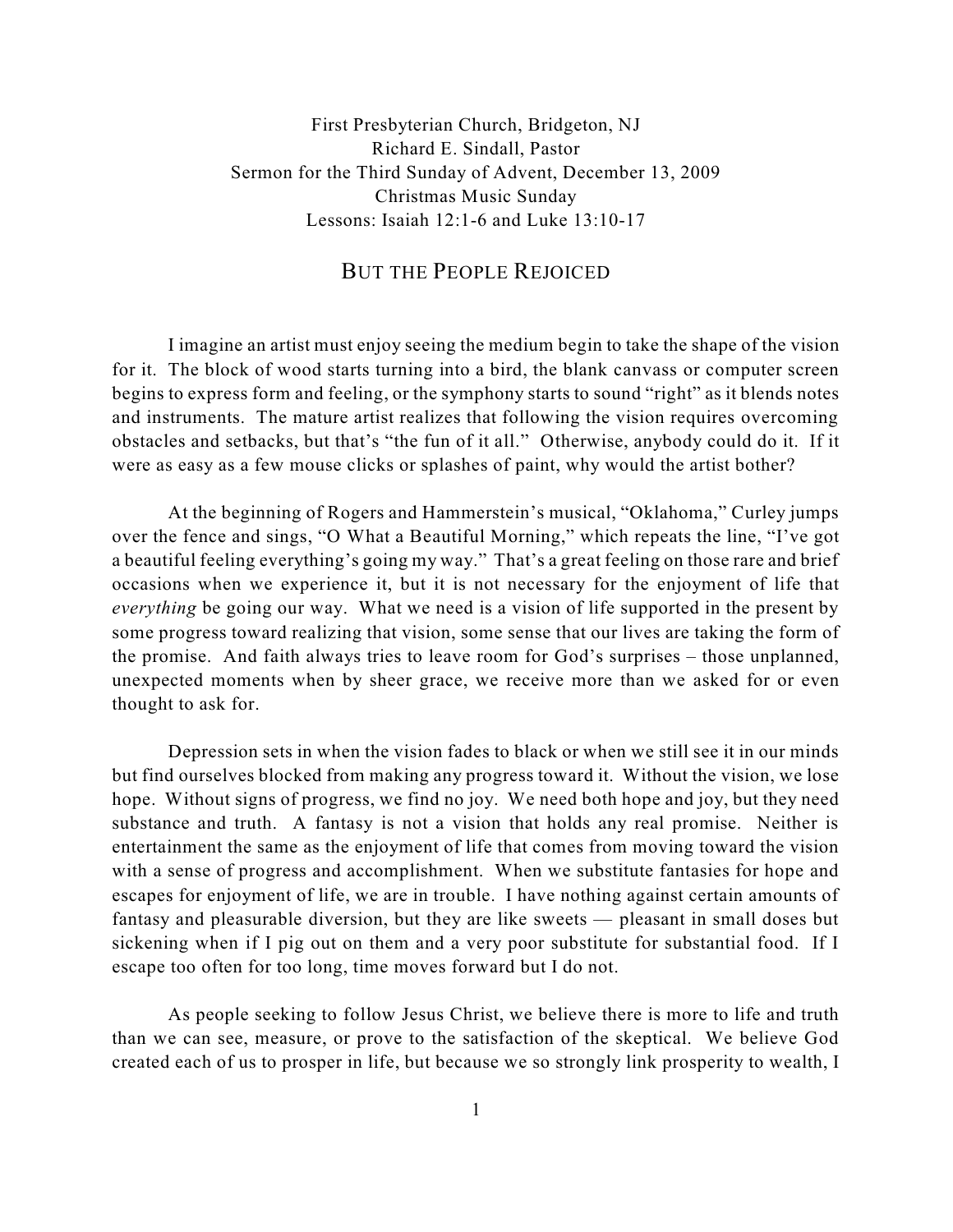would say instead God made us to thrive or flourish as individuals, families, and communities. Money is a poor measure for life. We maintain hope in good times and bad because we trust that God never gives up on us, never stops caring, never gets bored with us or so disgusted as to turn away and forget all about us. Because of Jesus Christ, we believe God loves us so much that God will not abandon us, ever. When things seem to be going my way, God is with me to guide, sustain, and sometimes nudge (or jolt) me toward a better vision and more truthful, less selfish, ways of pursuing it. When I find myself stalled out and feeling helpless, God is still with me to uphold, care, and reshape my losses in preparation for something better. While I may be tempted to think I'm trying to make a life for myself, God works with me to make a person, a soul, a living and loving being who can truly thrive in the way of Jesus Christ, rather than at the expense of others. God sees success much more in terms of *who* I am becoming than in terms of *what* I am accumulating or achieving. We still need to achieve because that need is built into us, but God always cares more about the person than the accomplishments.

The worth of a person is exactly what the religious opponents of Jesus refused to see. How, we might ask, could the healing of a woman bent over to face the ground for eighteen years possibly violate God's covenant love for Israel or tarnish Israel's faithful response to that love? The problem is that by using the word "love," I have framed the question much differently from the religious leader's way of framing it. For him, the issue is earning God's approval and favor by obeying God's commandments. For Jesus, the issue is responding to God's love with justice and compassion for each other. The religious leader desires properly apportioned rewards and punishments. Jesus wants redemption. I would say salvation, as long as we do not limit salvation to heaven after death. For this woman in her present condition, salvation comes as freedom from her humiliating disability. Literally, she can stand up again and face the world; she can look forward with hope, eye to eye with other people, and upward toward the open sky. Surely, along with being a person set free, she is a paradigm for the salvation for which many now pray, *God let me stand up again, and face the future with faith's confidence. Take away the embarrassment of my situation and the fears that pull me down. Lead me forward with hope's energy. Don't let my life be wasted or spent poorly.*

The religious leader feels shamed, but the people rejoice. Maybe there is chance for redemption in both results. Maybe the leader can stop hiding behind the absurd principle that people get what they deserve in life and, likewise, deserve what they get. Surely, we see evidence all around us that it is not so. God's love and justice come as an intervention of grace, not as a matter of fact in our world. Upon seeing God heal one of their own, a person regarded as unworthy, the people rejoice. There's more to life than they have been told and more to God's love than they have been allowed to believe.